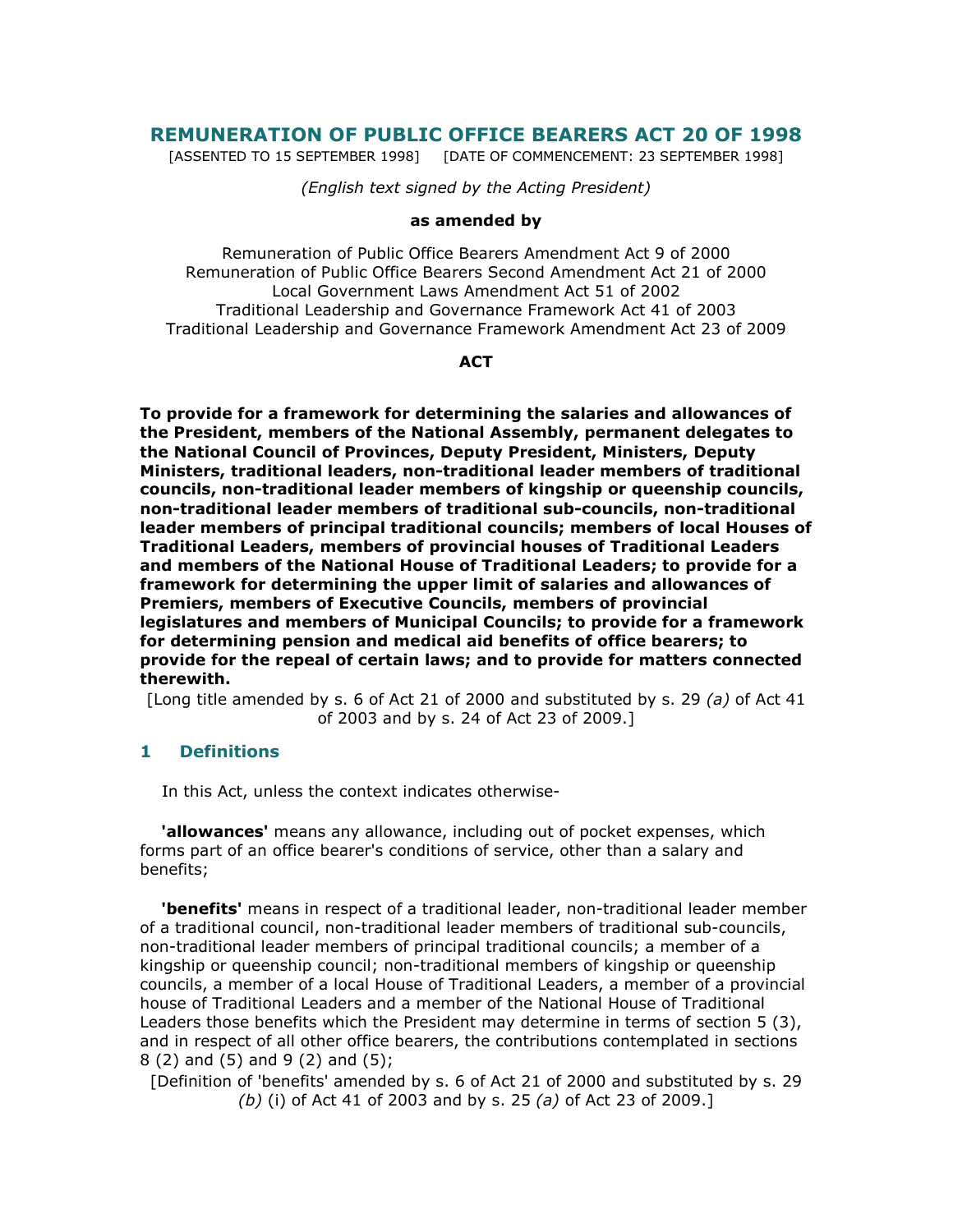'Commission' means the Independent Commission for the Remuneration of Public Office-bearers established in terms of the Independent Commission for the Remuneration of Public Office-bearers Act, 1997;

'Deputy President' includes Executive Deputy Presidents;

**'Executive Council'** means the Executive Council of a province concerned;

**'members of the Cabinet'** means the persons referred to in section 91 (1) of the Constitution;

**'Minister'** means the Minister for Provincial Affairs and Constitutional Development;

'office bearer' means a Deputy President, a Minister, a Deputy Minister, a member of the National Assembly, a permanent delegate, a Premier, a member of an Executive Council, a member of a provincial legislature, a traditional leader, a nontraditional leader member of a traditional council, a member of a kingship or queenship council, non-traditional leader members of traditional sub-councils, nontraditional leader members of principal traditional councils; a member of a local House of Traditional Leaders, a member of a provincial house of Traditional Leaders, a member of the National House of Traditional Leaders and a member of a Municipal Council;

[Definition of 'office bearer' amended by s. 6 of Act 21 of 2000 and substituted by s. 29 (b) (ii) of Act 41 of 2003 and by s. 25 (b) of Act 23 of 2009.]

 'pension fund' means any fund established and registered in terms of, and subject to, any law governing the registration and control of pension funds in the Republic of South Africa and to which an office bearer contributes or any pension scheme approved by Parliament for such office bearers so approved;

**'permanent delegate'** means a permanent delegate to the National Council of Provinces contemplated in section 60 (2) (b) of the Constitution;

**'the Constitution'** means the Constitution of the Republic of South Africa, 1996 ( Act 108 of 1996 );

 'traditional leader' means a traditional leader as defined in section 1 of the Traditional Leadership and Governance Framework Act, 2003;

[Definition of 'traditional leader' substituted by s. 1 of Act 21 of 2000 and by s. 29 (b) (iii) of Act 41 of 2003.]

# 2 Salary, allowances and benefits of President

 (1) The President shall be paid, apart from any privilege which he or she may enjoy, such salary and allowances as may be determined from time to time by resolution of the National Assembly, after taking into consideration-

(a) the recommendations of the Commission;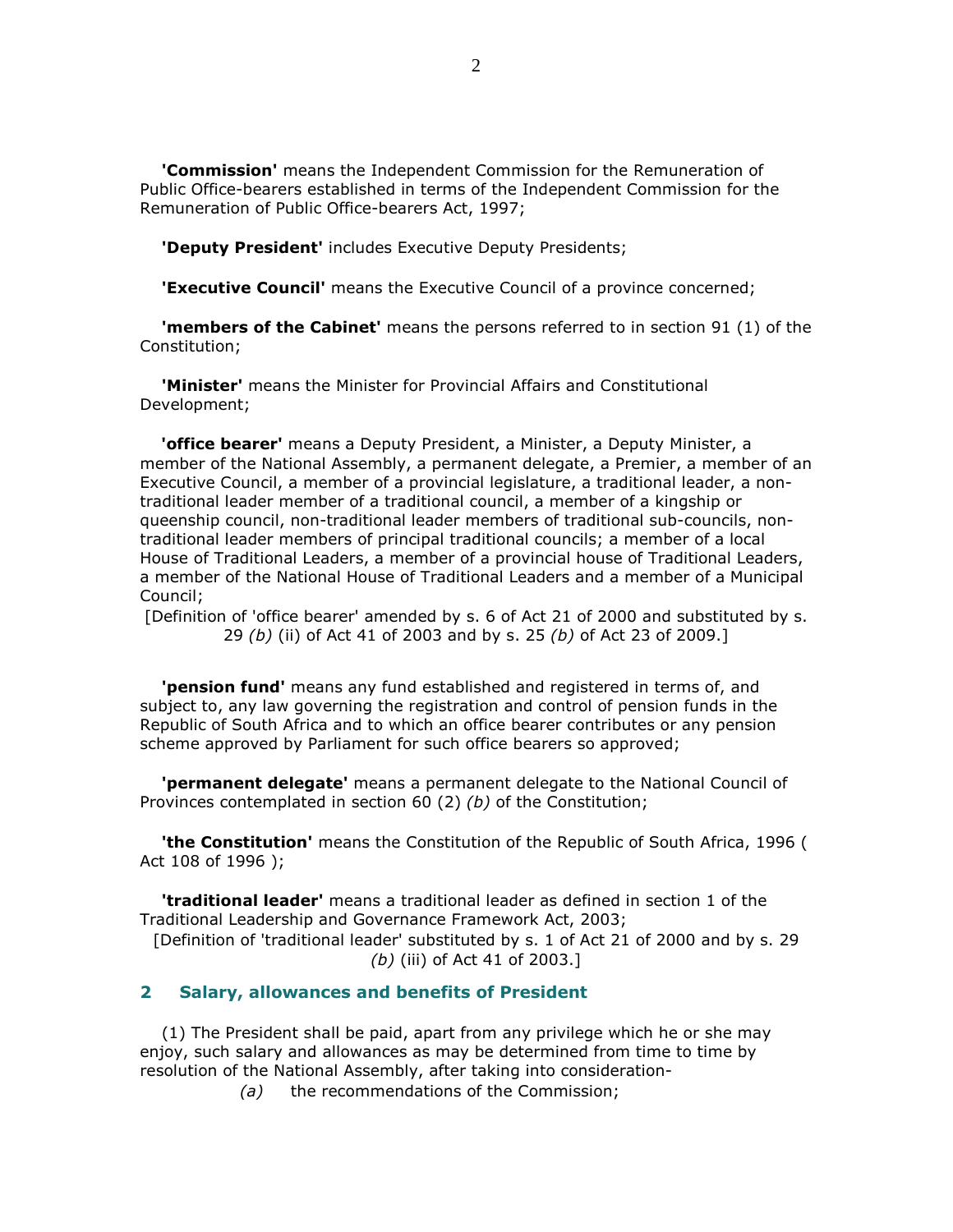- $(b)$  the role, status, duties, functions and responsibilities of the President;
- (c) the affordability of different levels of remuneration of political office bearers;
- (d) current principles and levels of remuneration in society generally; and
- (e) inflationary increases.

(2) Section 8 (1) (d) of the Income Tax Act, 1962 (Act 58 of 1962), shall apply to such portion of the remuneration of the President as the National Assembly may from time to time determine by resolution, as if such portion was an allowance granted as contemplated in that section.

 (3) The National Assembly may determine different portions under subsection (2) in respect of different amounts of remuneration.

 (4) The salary and allowances to which the President is entitled in terms of this section, apart from any other privilege that he or she may enjoy, are paid to him or her in monthly instalments, the first month to be reckoned from the date on which he or she assumes office as contemplated in section 87 of the Constitution.

(5) (a) Upon his or her retirement, the President shall be paid such pension and other pension benefits as may be determined from time to time by resolution of the National Assembly, after taking into consideration the recommendations of the Commission.

 $(b)$  On the President's death, such pension and other pension benefits as may from time to time be determined by resolution of the National Assembly, shall be paid to his or her widow, widower, dependant or nominee, including his or her estate, as he or she may elect.

 (6) The State shall contribute to a medical aid scheme of which the President, a former President or his or her widow or widower or dependant is a member, such an amount as may be determined by resolution of the National Assembly.

 (7) Any amount payable to the President, or any other person or institution, in terms of this section, is paid out of and as a charge against the National Revenue Fund.

 (8) Any money paid to the President in terms of a resolution of Parliament as contemplated in section 79 of the Constitution of the Republic of South Africa, 1993 (Act 200 of 1993), prior to the coming into operation of this Act, is regarded as having been determined under this Act.

## 3 Salaries and allowances of members of National Assembly and permanent delegates

(1) Members of the National Assembly, excluding members of the Cabinet and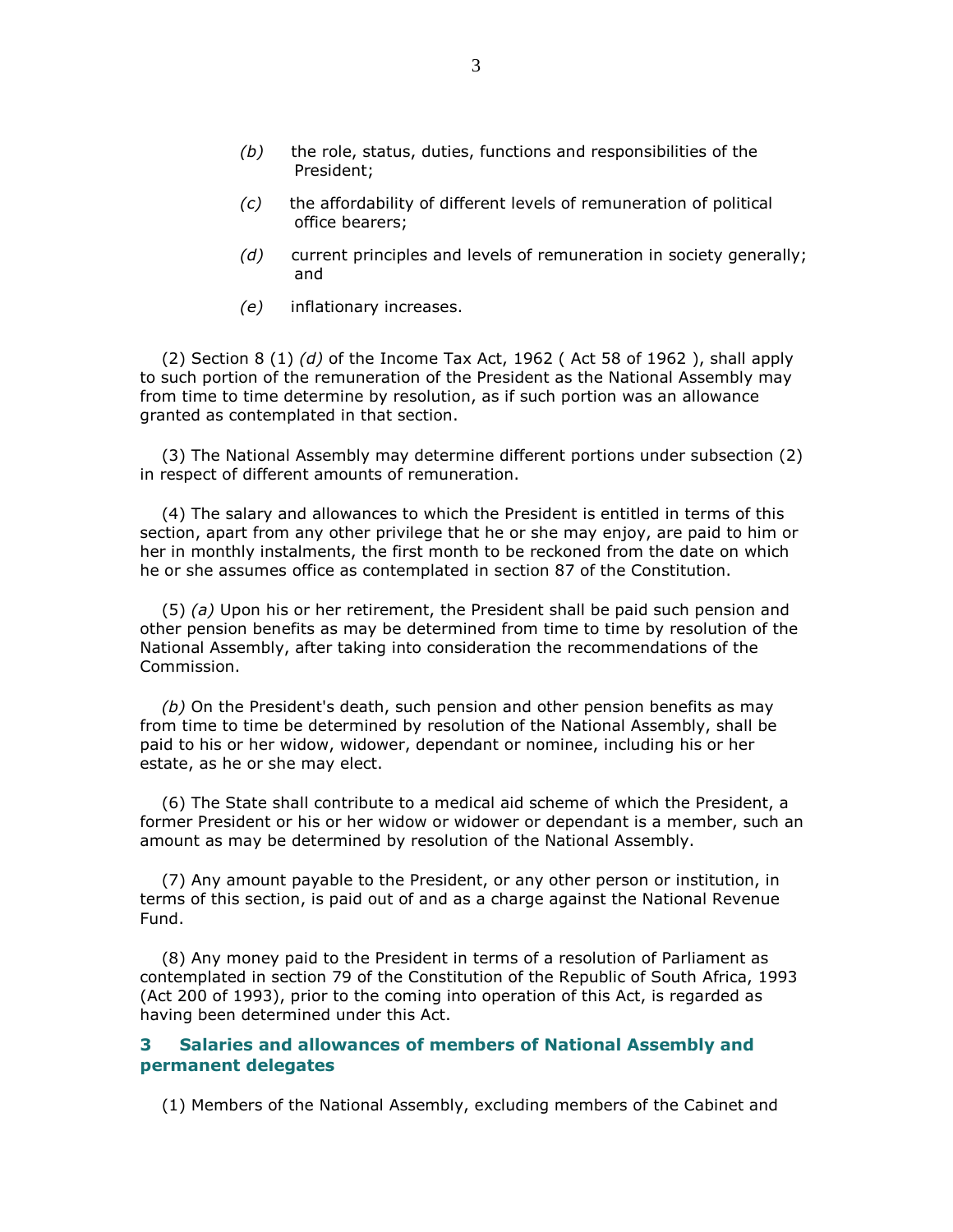Deputy Ministers, and permanent delegates shall be entitled to such salaries and allowances as the President may from time to time determine by proclamation in the Gazette , after taking into consideration-

- (a) the recommendations of the Commission;
- $(b)$  the role, status, duties, functions and responsibilities of different members of the National Assembly and different permanent delegates;
- (c) affordability of different levels of remuneration of office bearers;
- (d) current principles and levels of remuneration in society generally; and
- (e) inflationary increases.

 (2) Despite the provisions of subsection (1), a member of the National Assembly or a permanent delegate who holds different public offices simultaneously, is only entitled to the salary, allowances and benefits of such office for which he or she earns the highest income.

(3) Section 8 (1) (d) of the Income Tax Act, 1962 (Act 58 of 1962), applies to such portion of the remuneration of a member of the National Assembly or a permanent delegate as the President may from time to time determine, as if that portion was an allowance granted as contemplated in that section.

 (4) The President may, in terms of subsection (3), determine different portions in respect of different amounts of remuneration.

 (5) The payment of salaries and allowances of members of the National Assembly and permanent delegates is subject to the rules and orders of the National Assembly and the National Council of Provinces, respectively.

 (6) Subject to subsection (5), the Secretary to Parliament shall pay in monthly instalments to every member of the National Assembly or every permanent delegate who has begun to perform his or her functions in terms of section 48 or 62 (6) of the Constitution, as the case may be, excluding members of the Cabinet and Deputy Ministers, the salaries and allowances to which such a member or delegate is entitled in terms of this section, the first month to be reckoned-

- (a) in the case of a member of the National Assembly-
	- (i) designated in terms of item 16 of Schedule 2 to the Constitution of the Republic of South Africa, 1993 (Act 200 of 1993), as amended by Annexure A to Schedule 6 to the Constitution, from the first polling day of the election in question;

[Sub-para. (i) substituted by s. 1 (a) of Act 9 of 2000.]

 (ii) nominated in terms of item 23 (1) of the said Schedule 2 to fill a vacancy, from the date on which the previous member vacated his or her seat in the National Assembly or the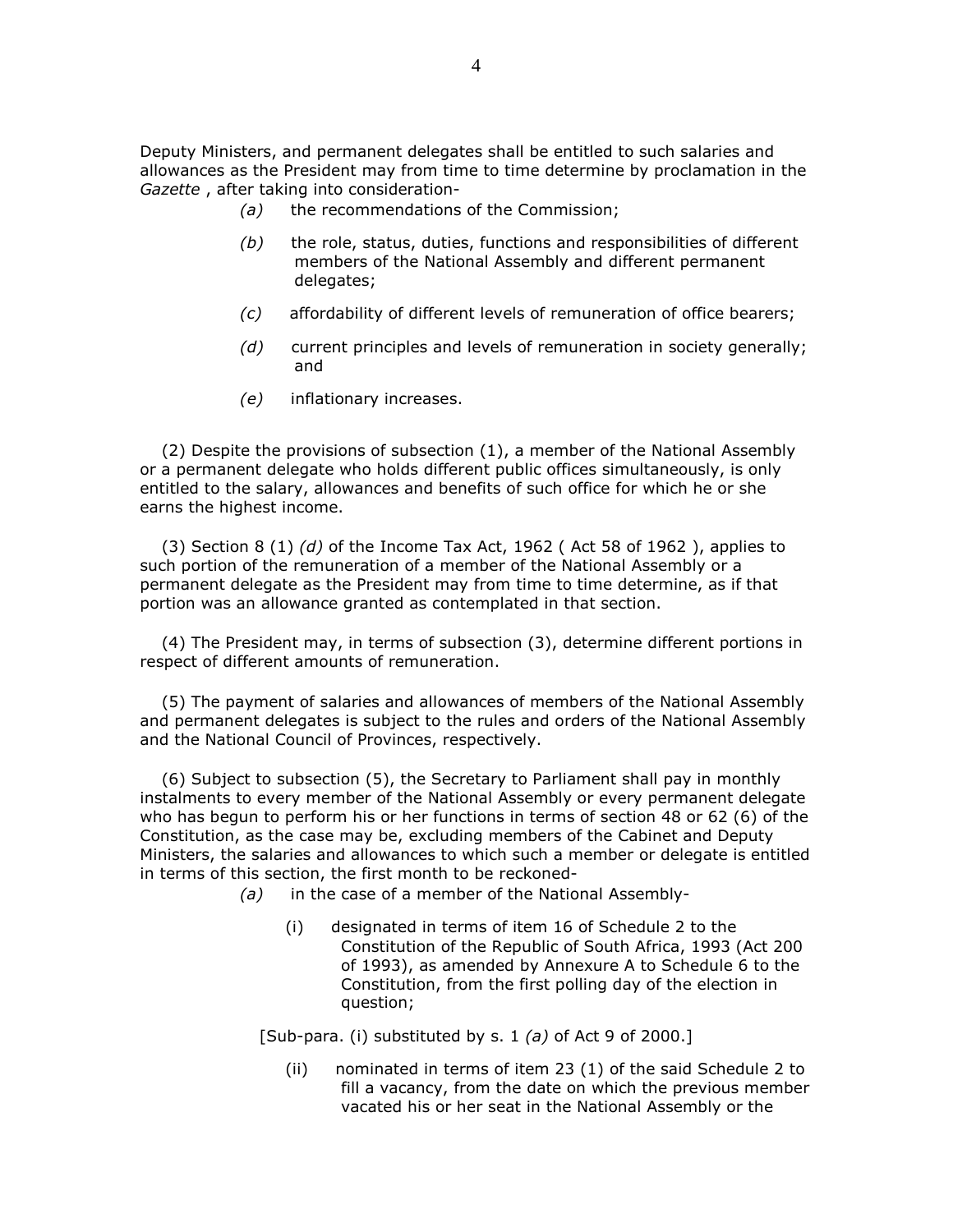date of receipt of the nomination by the Speaker of the National Assembly, whichever is the later date; and

- $(b)$  in the case of a permanent delegate appointed-
	- (i) in terms of section  $61$  (2) (b) of the Constitution, from the first sitting day of the provincial legislature concerned after its election; or
	- (ii) in terms of section 2 (3) of the National Council of Provinces (Permanent Delegates Vacancies) Act, 1997 ( Act 17 of 1997 ), from the date of his or her appointment.

[Para. (b) substituted by s. 1 (b) of Act 9 of 2000.]

 (7) The amount payable in respect of salaries and allowances to a member of the National Assembly and a permanent delegate shall annually form a charge against the National Revenue Fund, and the provisions of this subsection shall be deemed to be an appropriation of every such amount.

 (8) Any money paid to a member of the National Assembly or a permanent delegate in terms of the Payment of Members of Parliament Act, 1994 (Act 6 of 1994), prior to the coming into operation of this Act, shall be deemed to have been determined as such under this Act.

#### 4 Salaries and allowances of Deputy President, Ministers and Deputy **Ministers**

 (1) The Deputy President, Ministers and Deputy Ministers shall be entitled to such salaries and allowances as may be determined by the President from time to time by proclamation in the Gazette , after taking into consideration-

- (a) the recommendations of the Commission;
- $(b)$  the role, status, duties, functions and responsibilities of a Deputy President, a Minister and a Deputy Minister;
- (c) the affordability of different levels of remuneration of political office bearers;
- (d) current principles and levels of remuneration in society generally; and
- (e) inflationary increases.

 (2) Despite the provisions of subsection (1), a Deputy President, a Minister or a Deputy Minister who holds different public offices simultaneously is only entitled to the salary, allowances and benefits of such office for which he or she earns the highest income.

(3) Section 8 (1)  $(d)$  of the Income Tax Act, 1962 (Act 58 of 1962), shall apply to such portion of the remuneration of a Deputy President, a Minister or a Deputy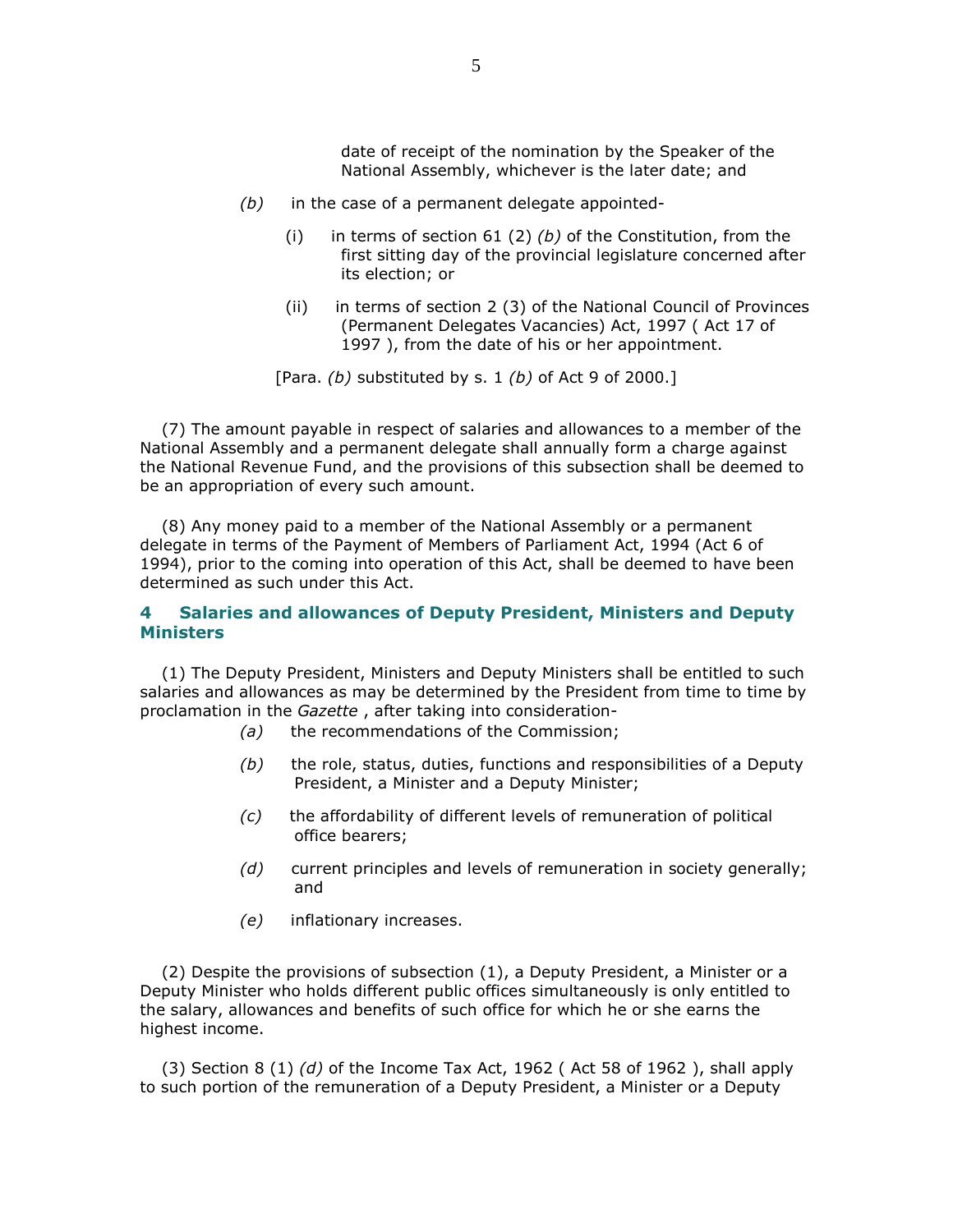Minister as the President may from time to time determine, as if that portion was an allowance granted as contemplated in that section.

 (4) The President may determine different portions under subsection (3) in respect of different amounts of remuneration.

 (5) Every Deputy President, Minister and Deputy Minister shall be paid the salary and allowances to which such office bearer is entitled in terms of this section in monthly instalments, the first month to be reckoned from the date on which such office bearer begins to perform his or her functions as contemplated in section 95 of the Constitution.

(6) The amount payable in respect of salaries and allowances shall-

- (a) in respect of a Deputy President annually form a charge against the National Revenue Fund, and the provisions of this subsection shall be deemed to be an appropriation of every such amount; and
- $(b)$  in respect of a Minister and Deputy Minister be paid from monies appropriated by Parliament for that purpose.

 (7) Any money paid to a Deputy President, a Minister or Deputy Minister in terms of the Remuneration and Allowances of Executive Deputy Presidents, Ministers and Deputy Ministers Act, 1994 (Act 53 of 1994), prior to the coming into operation of this Act, shall be deemed to have been determined as such under this Act.

# 5 Salaries, allowances and benefits of traditional leaders, nontraditional leader members of traditional councils, members of kingship or queenship councils, members of local Houses of Traditional Leaders, members of provincial houses of Traditional Leaders and members of National House of Traditional Leaders

 (1) Traditional leaders, non-traditional leader members of any traditional council, non-traditional leader members of any kingship or queenship council, non-traditional leader members of traditional sub-councils, non-traditional leader members of principal traditional councils; members of any local House of Traditional Leaders, members of any provincial house of Traditional Leaders and members of the National House of Traditional Leaders shall, despite anything to the contrary in any other law contained, be entitled to such salaries and allowances as may from time to time be determined by the President after consultation with the Premier concerned by proclamation in the Gazette , after taking into consideration-

- (a) any recommendations of the Commission;
- $(b)$  the role, status, duties, functions and responsibilities of different categories of traditional leaders, non-traditional leader members of traditional councils, non-traditional leader members of traditional sub-councils, non-traditional leader members of principal traditional councils; members of kingship or queenship councils, non-traditional members of kingship or queenship councils, different members of the local Houses of Traditional Leaders, different members of the Houses of Traditional Leaders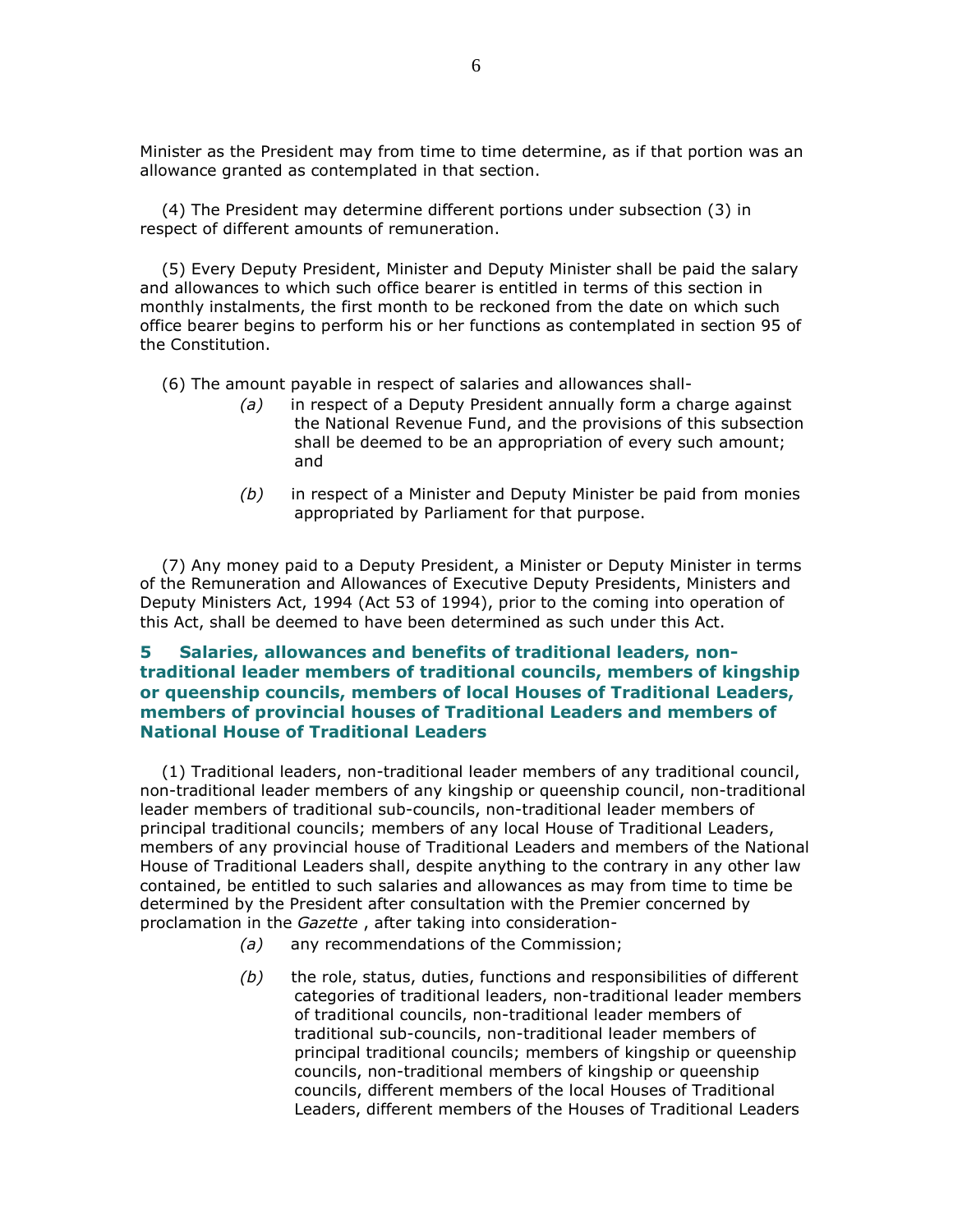in the various provinces and different members of the National House of Traditional Leaders;

- (c) the affordability of different levels of remuneration of public office bearers;
- $(d)$  the current principles and levels of remuneration in society generally;
- (e) the need for the promotion of equality and uniformity of salaries and allowances for equal work performed;
- $(f)$  the enhancement of co-operation, unity and understanding between traditional communities nationally;
- $(g)$  the extent of the role and functions of traditional leaders across provincial borders; and
- (h) inflationary increases.

 (2) Despite the provisions of subsection (1), a traditional leader, a non-traditional leader member of a traditional council, non-traditional leader members of traditional sub-councils, non-traditional leader members of principal traditional councils; a member of a kingship or queenship council, a member of a local House of Traditional Leaders, a member of a provincial house of Traditional Leaders or a member of the National House of Traditional Leaders who holds different public offices simultaneously, is only entitled to the salary, allowances and benefits of the public office for which he or she earns the highest income, but-

- (a) this subsection shall not preclude the payment of out of pocket expenses for the performance of functions other than those for which such office bearer receives such highest income; and
- (b) where only an allowance has been determined in terms of subsection (1) in respect of a traditional leader's membership of a local House of Traditional Leaders, a provincial house of Traditional Leaders or the National House of Traditional Leaders, such a traditional leader shall be entitled to such an allowance in addition to his or her salary, allowances and benefits as a traditional leader.

 $(3)$  (a) The President may, if he or she deems it expedient after consultation with the Minister and the Premier concerned, by proclamation in the Gazette determine any benefits to which a traditional leader, a non-traditional leader member of a traditional council, a member of a kingship or queenship council, non-traditional members of kingship or queenship councils, a member of any local House of Traditional Leaders, a member of any Provincial house of Traditional Leaders or a member of the National House of Traditional Leaders shall be entitled, subject to such conditions as the President may prescribe.

(b) If the President decides to determine such benefits, the criteria listed in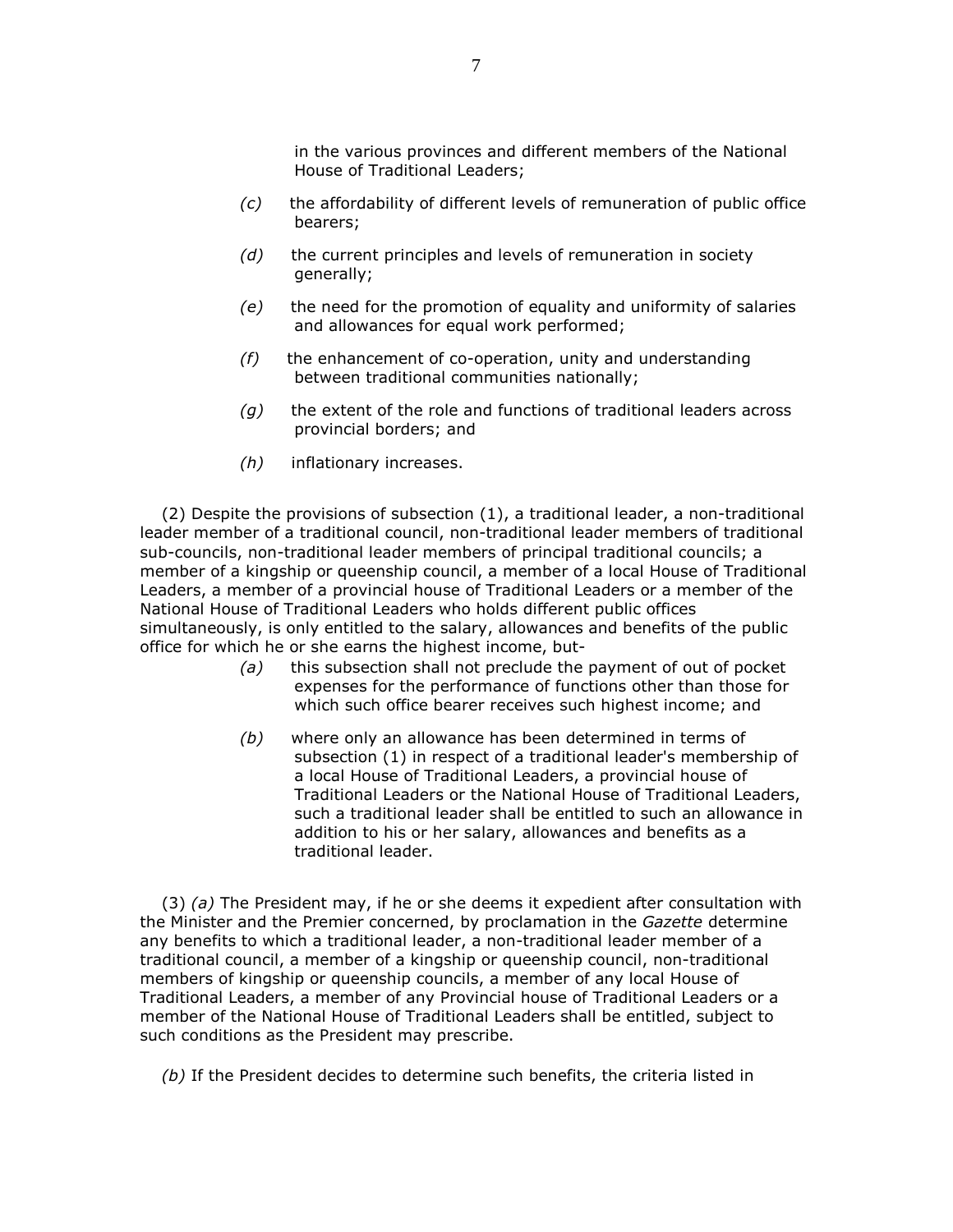paragraphs (a) to (h) of subsection (1) shall be applicable, with the necessary changes.

 (4) The amount payable in respect of salaries, allowances and benefits to traditional leaders, non-traditional leader members of a traditional council, nontraditional leader members of traditional sub-councils, non-traditional leader members of principal traditional councils; members of a kingship or queenship council, non-traditional members of kingship or queenship councils; members of local Houses of Traditional Leaders, members of provincial houses of Traditional Leaders and members of the National House of Traditional Leaders shall be paid from monies appropriated for that purpose by Parliament in respect of the National House of Traditional Leaders and by a provincial legislature in respect of traditional leaders, non-traditional leader members of traditional councils, the members of kingship or queenship councils, non-traditional members of kingship or queenship councils members of local Houses of Traditional Leaders and members of provincial houses of Traditional Leaders, as the case may be.

(5) ......

[Sub-s. (5) omitted by s. 26 of Act 23 of 2009.]

 (6) Despite the provisions of subsection (1), a member of the National House of Traditional Leaders shall be entitled to an allowance as determined by the President by proclamation in the Gazette for actual work performed with effect from 10 April 1997 until a determination is made in terms of subsection (1).

[S. 5 amended by ss. 2 and 6 of Act 21 of 2000 and substituted by s. 29  $(c)$  of Act 41 of 2003 and by s. 26 of Act 23 of 2009.]

### 6 Upper limit of salaries and allowances of Premiers, members of Executive Councils and members of provincial legislatures

 (1) The upper limit of salaries and allowances of a Premier, members of an Executive Council and members of a provincial legislature shall from time to time be determined by the President by proclamation in the Gazette, after taking into consideration-

- (a) the recommendations of the Commission;
- $(b)$  the role, status, duties, functions and responsibilities of a Premier, members of an Executive Council and the different members of a provincial legislature;
- (c) the affordability of different levels of remuneration of political office bearers;
- $(d)$  the current principles and levels of remuneration in society generally;
- (e) the need for the promotion of equality and uniformity of salaries, allowances and benefits for equal work performed;
- $(f)$  the provision of uniform norms and standards nationally to address disparities; and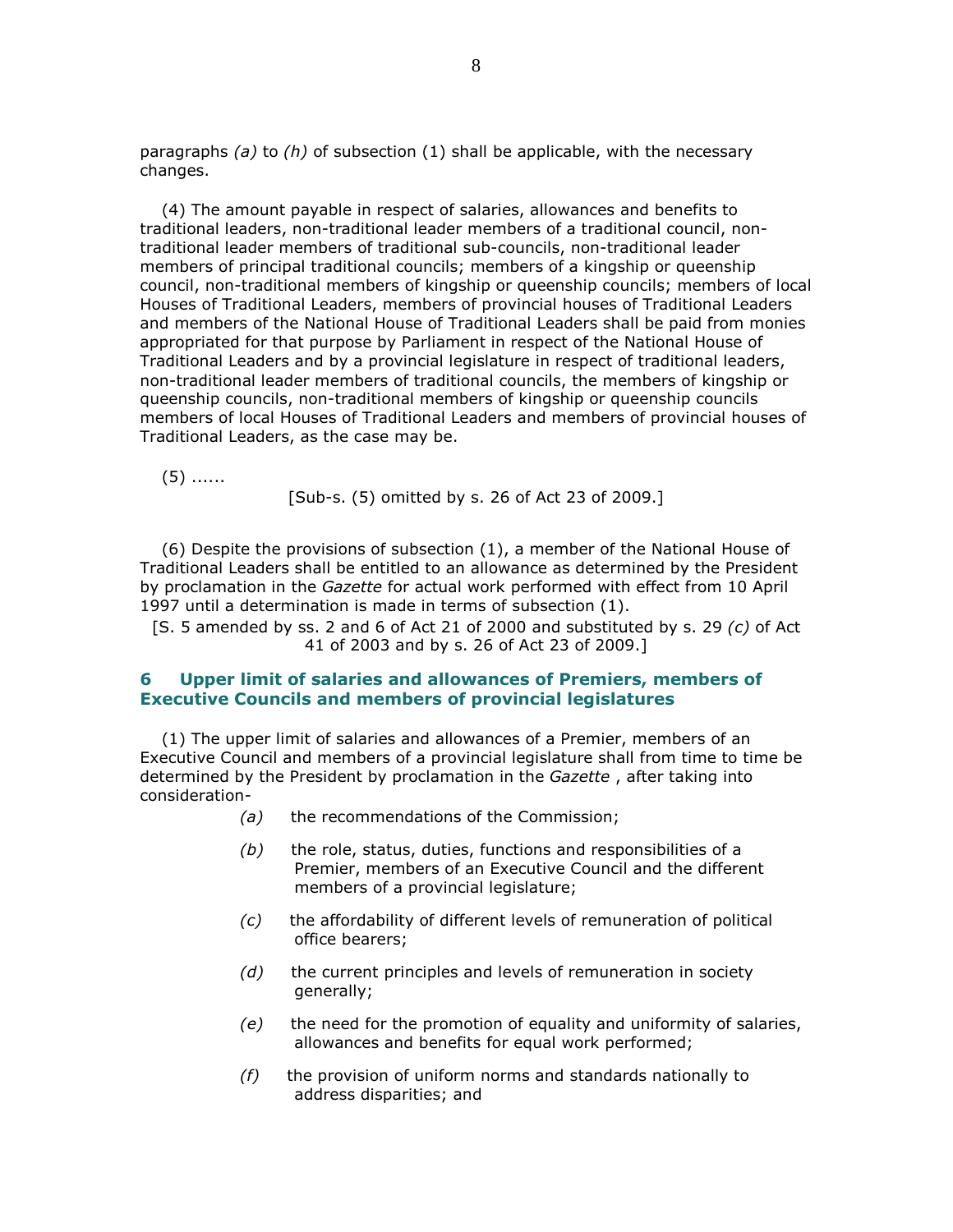(g) inflationary increases.

 (2) Despite the provisions of subsection (1), a Premier, a member of an Executive Council or a member of a provincial legislature who holds different public offices simultaneously is only entitled to the salary, allowances and benefits of such office for which he or she earns the highest income.

- (3) Within 30 days of publication of a proclamation referred to in subsection (1)-
	- (a) each Premier must, having regard to the provisions of subsection (1) and the upper limit as set out in the said proclamation, determine the salaries and allowances of members of the Executive Council and the different members of the provincial legislature by notice in the Provincial Gazette ;
	- $(b)$  the provincial legislature must by resolution, if the provincial legislature is then sitting, or if it is in recess, within 30 days of its next ensuing sitting, having regard to the provisions of subsection (1) and the upper limit as set out in the said notice, determine the salary and allowances of the Premier concerned.

(4) Section 8 (1)  $(d)$  of the Income Tax Act, 1962 (Act 58 of 1962), shall apply to such portion of the remuneration of a Premier, a member of the Executive Council and a member of the provincial legislature concerned as the President may from time to time determine.

 (5) The President may determine different portions in terms of subsection (4) in respect of different amounts of remuneration.

 (6) The payment of salaries and allowances to members of a provincial legislature is subject to the rules and orders of the provincial legislature concerned.

 (7) (a) Subject to subsection (6), the Secretary to the provincial legislature concerned shall pay in monthly instalments to each member of the Provincial Legislature, excluding members of the Executive Council of that province, who swears or affirms faithfulness to the Republic as contemplated in section 107 of the Constitution, the salary and allowances to which such member is entitled.

(b) For the purposes of paragraph (a) the first month shall be reckoned, in the case of a member of the provincial legislature-

- (i) designated in terms of item 16 of Schedule 2 to the Constitution of the Republic of South Africa, 1993 (Act 200 of 1993), as amended by Annexure A to Schedule 6 to the Constitution, from the first polling day of the election in question; and
- (ii) nominated in terms of item 23 (1) of the said Schedule 2 to fill a vacancy, from the date on which the previous member vacated his or her seat in the provincial legislature concerned or the date of receipt of the nomination by the Speaker of the provincial legislature, whichever is the later date.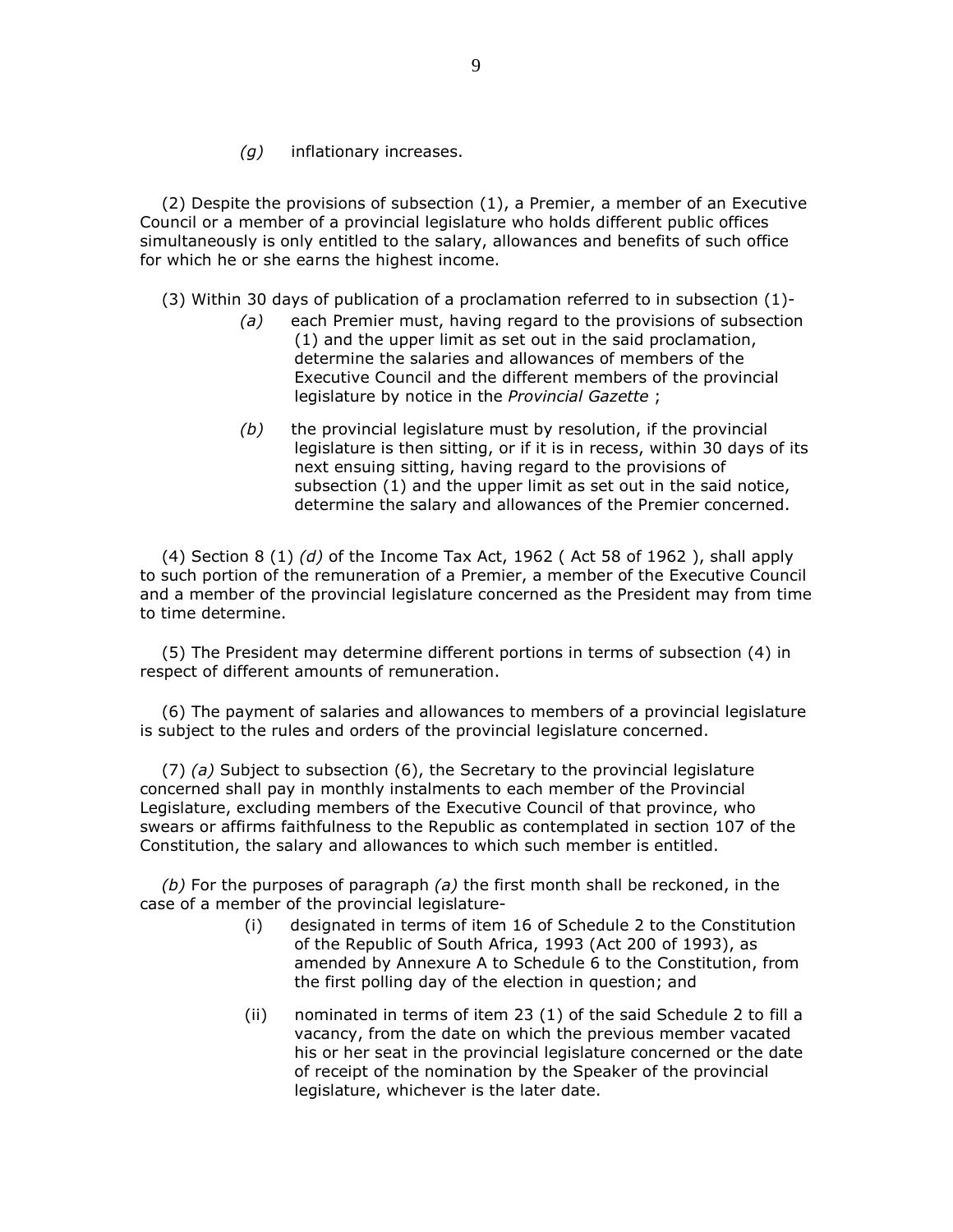[Sub-s. (7) substituted by s. 2 (a) of Act 9 of 2000.]

 (7A) A Premier and a member of the Executive Council concerned shall be paid the salary and allowances to which such office bearer is entitled in monthly instalments, the first month to be reckoned from the date on which such office bearer swears or affirms faithfulness to the Republic as contemplated in sections 129 and 135 of the Constitution, respectively.

[Sub-s. (7A) inserted by s. 2 (b) of Act 9 of 2000.]

(8) The amount payable in respect of salaries and allowances shall-

- $(a)$  in respect of a Premier or a member of the Executive Council be paid from monies appropriated by the provincial legislature concerned for that purpose; and
- $(b)$  in respect of other members of the provincial legislature annually form a direct charge against the Provincial Revenue Fund concerned as provided for by section 117 (3) of the Constitution.

[Sub-s.  $(8)$  substituted by s. 2  $(c)$  of Act 9 of 2000.]

 (9) Any salary, allowances or benefits paid in terms of a law to a Premier, a member of the Executive Council or a member of the provincial legislature prior to the coming into operation of this Act, shall be deemed to have been determined as such under this Act.

# 7 Upper limit of salaries and allowances of members of Municipal **Councils**

 (1) The upper limit of salaries and allowances of the different members of Municipal Councils shall from time to time be determined by the Minister, after consultation with the member of the Executive Council responsible for local government in each province, by notice in the Gazette after taking into consideration-

- (a) the recommendations of the Commission;
- $(b)$  the respective role, status, duties, functions and responsibilities of the different members of Municipal Councils;
- (c) the different categories or types of municipalities, having regard to their respective powers, duties and functions;
- $(d)$  the gross income, the area of jurisdiction and the nature of settlement of each municipality;
- (e) the affordability of different levels of remuneration of public office bearers;
- $(f)$  the current principles and levels of remuneration in society generally;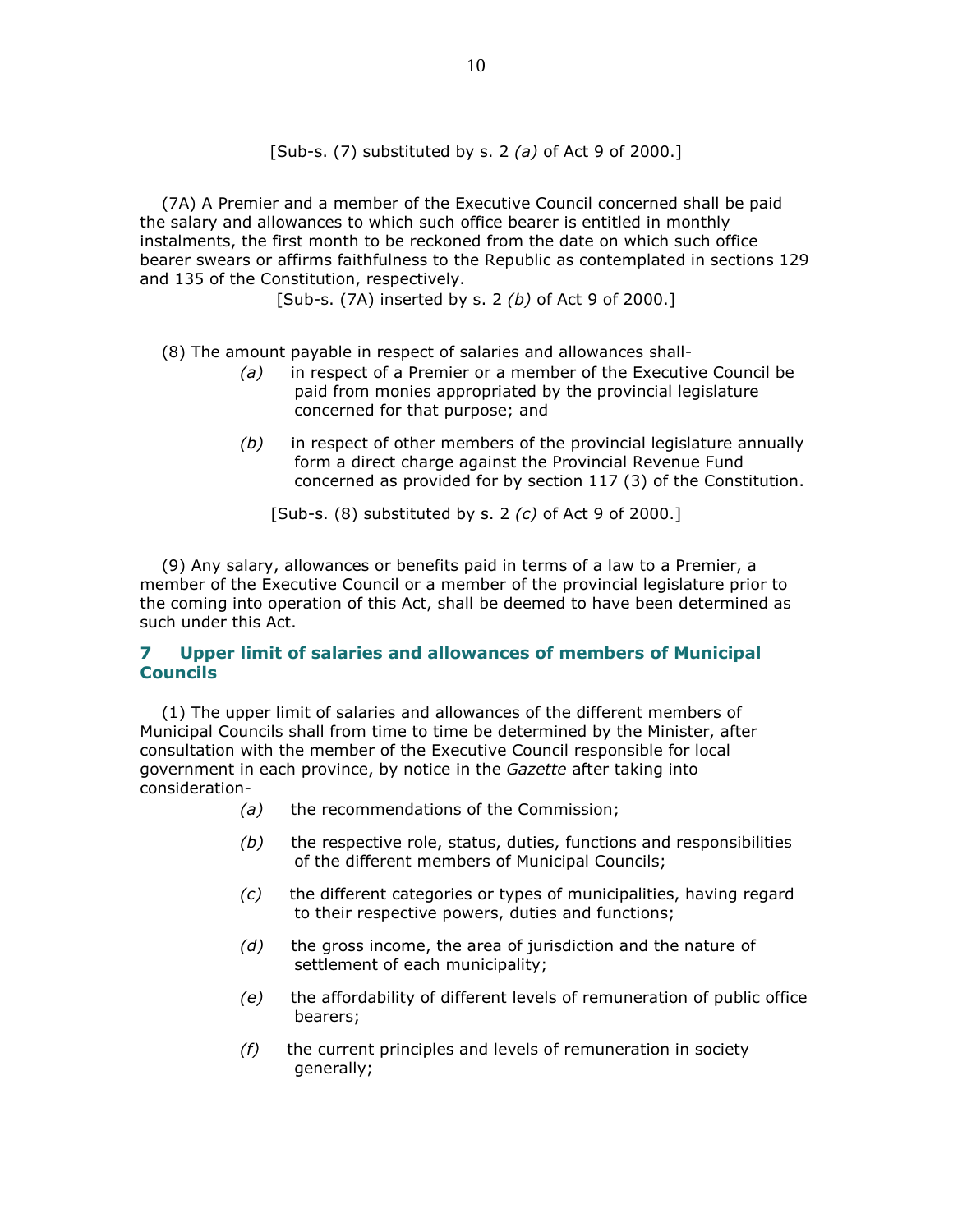- $(g)$  the need for the promotion of equality and uniformity of salaries, allowances and benefits for equal work performed;
- $(h)$  the provision of uniform norms and standards nationally to address disparities; and
- (i) inflationary increases.

 (2) Subject to the provisions of subsection (1), a member of a Municipal Council is, in addition to his or her salary as a member of the Municipal Council to which he or she has been directly elected, entitled to an allowance in respect of his or her membership of any other Municipal Council, and such allowance shall be determined by such other Municipal Council by resolution with a supporting vote of the majority of its members, in consultation with the member of the Executive Council responsible for local government in the province concerned.

[Sub-s. (2) amended by s. 3 of Act 21 of 2000 and by s. 2 of Act 51 of 2002.]

 (3) The salary and allowances of a member of a Municipal Council is determined by that Municipal Council by resolution of a supporting vote of a majority of its members, in consultation with the member of the Executive Council responsible for local government in the province concerned, having regard to-

- (a) the provisions of subsection  $(1)$ ;
- $(b)$  the upper limit as set out in the said notice; and
- (c) the financial year of Municipal Councils.

 (4) The salaries and allowances of members of Municipal Councils shall annually form a charge against and be paid from the budget of a municipality concerned.

 (5) The salaries and allowances paid to and the benefits paid on behalf of a member of a Municipal Council in terms of a law, prior to the coming into operation of this Act, shall be deemed to have been determined under this Act.

## 8 Pension benefits

 (1) There shall be paid out of and as a charge against the pension fund of which an office bearer is a member, such pension and other benefits as may be determined in terms of the law or rules governing such pension fund.

 (2) The amount of the contribution to be made to the pension fund by the national government, of which a Deputy President, a Minister, a Deputy Minister, a member of the National Assembly or a permanent delegate is a member, shall be determined by the Minister of Finance after taking into consideration the recommendations of the Commission, and such amount shall annually be paid from monies appropriated by Parliament for that purpose.

 $(3)$  (a) The upper limit of the contribution to be made to the pension fund of which a Premier is a member, shall be determined by the President by proclamation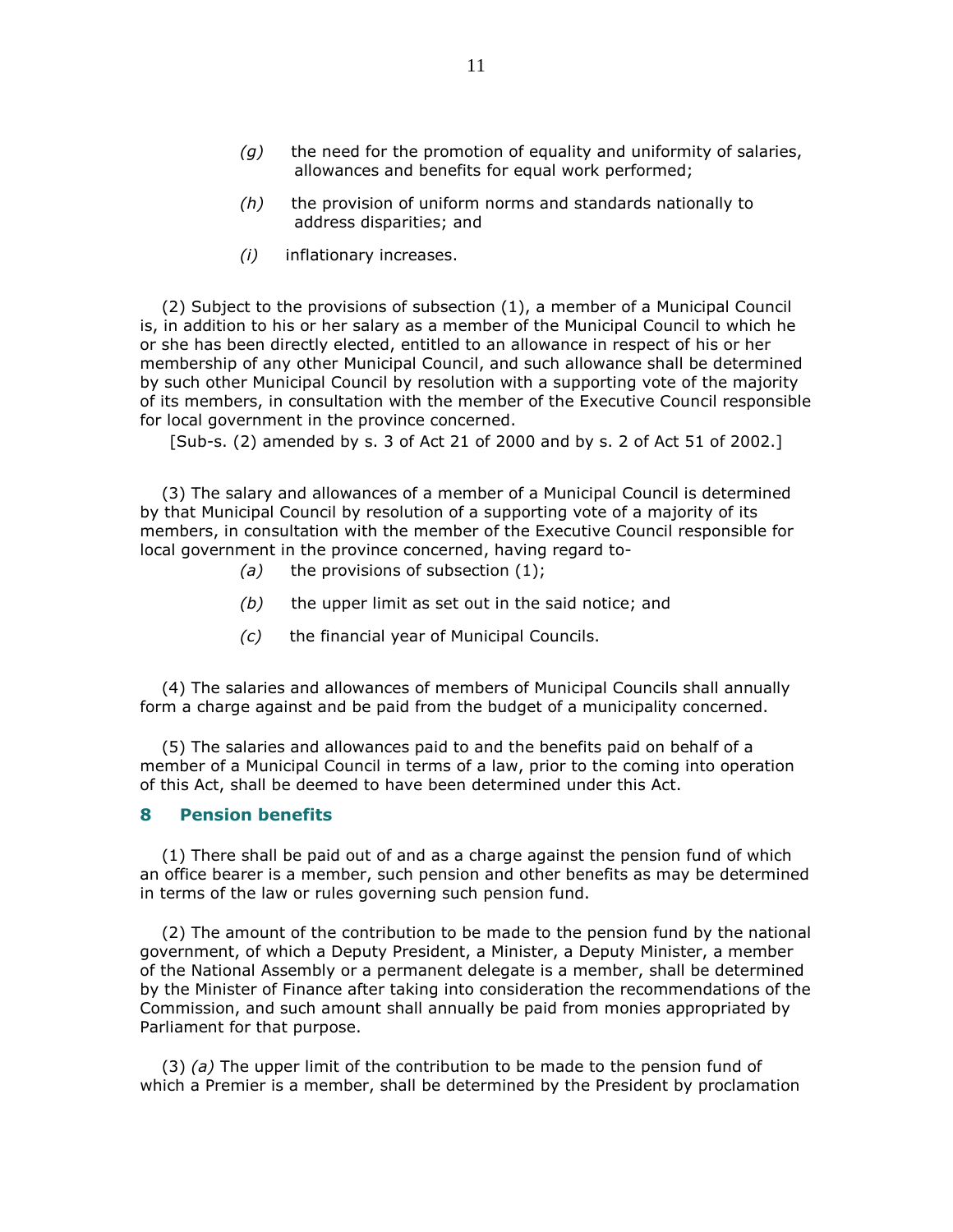in the Gazette after taking into consideration the recommendations of the Commission.

 (b) The provincial legislature concerned shall by resolution, if the provincial legislature is then sitting, or if it is in recess, within 30 days of its next ensuing sitting, determine the amount of the contribution and such amount shall annually be paid from monies appropriated for that purpose by the provincial legislature concerned.

 (4) (a) The upper limit of the contribution to be made to the pension fund of which a member of the Executive Council or a member of a provincial legislature is a member, shall be determined by the President by proclamation in the Gazette after taking into consideration the recommendations of the Commission.

 (b) The Minister of Finance shall determine the amount of the contribution by notice in the Gazette and such amount shall annually form a charge against the Provincial Revenue Fund.

 $(5)$  (a) The upper limit of the contribution to be made to the pension fund of which a member of a Municipal Council is a member, shall be determined by the Minister after taking into consideration the recommendations of the Commission.

 (b) The Municipal Council, after consultation with the pension fund concerned, shall determine the amount of the contribution and such amount shall annually form a charge against and be paid from the budget of the municipality concerned. [Sub-s. (5) substituted by s. 4 of Act 21 of 2000.]

 (6) The provisions of this section shall, subject to section 5 (3), not apply to a traditional leader, a non-traditional leader member of a traditional council, nontraditional leader members of traditional sub-councils, non-traditional leader members of principal traditional councils; a member of a kingship or queenship council, non-traditional members of kingship or queenship councils, a member of a local House of Traditional Leaders, a member of a provincial house of Traditional Leaders and a member of the National House of Traditional Leaders. [Sub-s. (6) amended by s. 6 of Act 21 of 2000 and substituted by s. 29  $(d)$  of Act 41 of 2003 and by s. 27 of Act 23 of 2009.]

# 9 Medical aid benefits

 (1) An office bearer shall be entitled to be a member of a medical aid scheme duly established and registered in terms of a law and such office bearer shall be entitled to receive such medical aid benefits from the medical aid scheme to which he or she contributes as may be determined by the rules of such medical aid scheme.

 (2) The amount of the contribution to be made to the medical aid scheme by the national government, of which a Deputy President, a Minister, a Deputy Minister, a member of the National Assembly or a permanent delegate is a member, shall, subject to any law, be determined by the Minister of Finance after taking into consideration the recommendations of the Commission, and such amount shall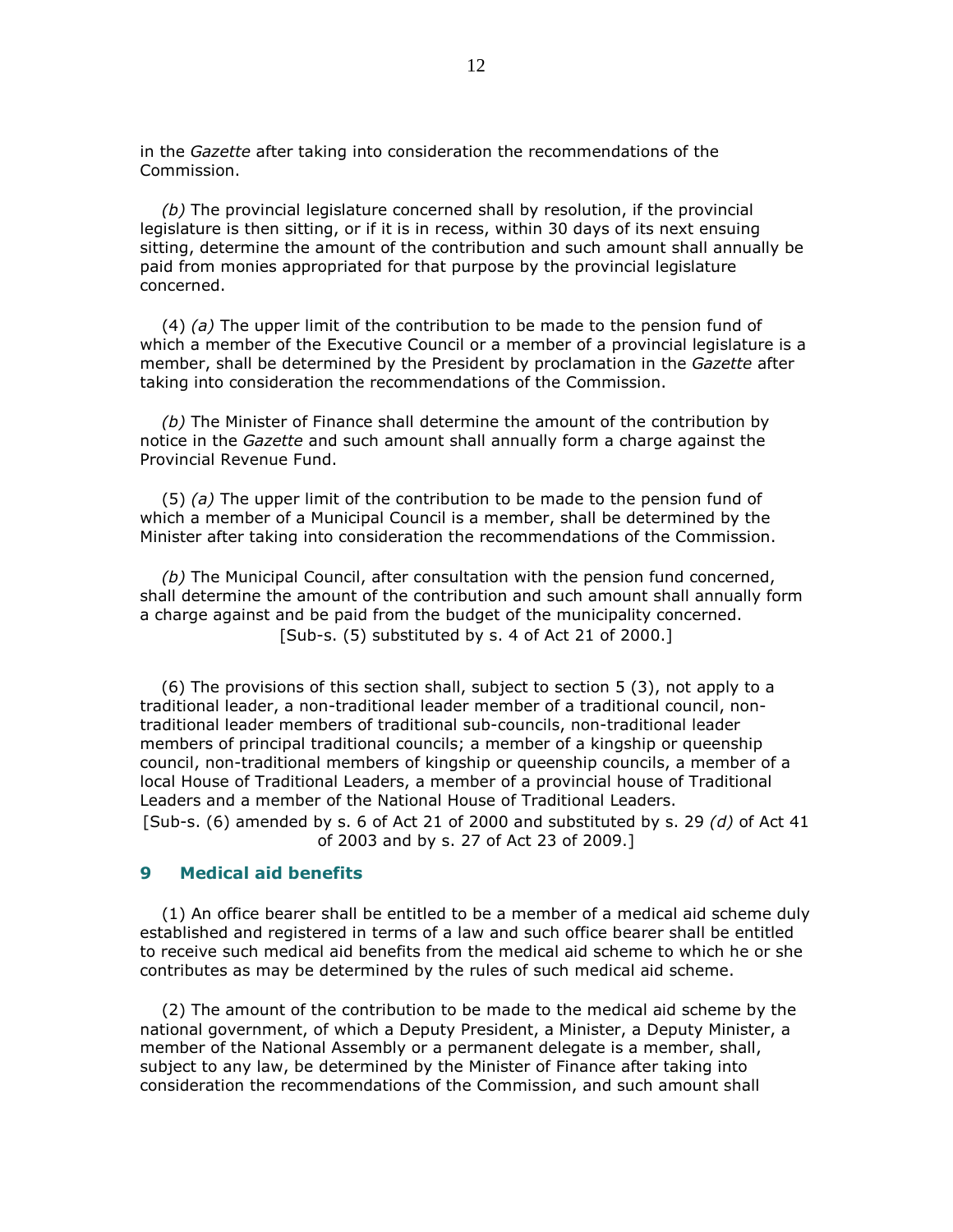annually form a charge against the National Revenue Fund or be paid from monies appropriated by Parliament for that purpose, as the case may be.

(3) (a) The upper limit of the contribution to be made to the medical aid scheme of which a Premier is a member, shall be determined by the President by proclamation in the Gazette after taking into consideration the recommendations of the Commission.

 (b) The provincial legislature concerned shall by resolution, if the provincial legislature is then sitting, or if it is in recess, within 30 days of its next ensuing sitting, determine the amount of the contribution and such amount shall annually form a charge against the Provincial Revenue Fund.

(4)  $(a)$  The upper limit of the contribution to be made to the medical aid scheme of which a member of the Executive Council or a member of a provincial legislature is a member, shall be determined by the President by proclamation in the Gazette after taking into consideration the recommendations of the Commission.

 (b) The Minister of Finance shall determine the amount of the contribution by notice in the Gazette and such amount shall annually form a charge against the Provincial Revenue Fund.

(5) (a) The upper limit of the contribution to be made to the medical aid scheme of which a member of a Municipal Council is a member, shall be determined by the Minister after taking into consideration the recommendations of the Commission.

 (b) The Municipal Council, after consultation with the medical aid scheme concerned, shall determine the amount of the contribution and such amount shall annually form a charge against and be paid from the budget of the municipality concerned.

[Sub-s. (5) substituted by s. 5 of Act 21 of 2000.]

 (6) The provisions of this section shall, subject to section 5 (3), not apply to a traditional leader, a non-traditional leader member of a traditional council, nontraditional leader members of traditional sub-councils, non-traditional leader members of principal traditional councils; a member of a kingship or queenship council, non-traditional members of kingship or queenship councils, a member of a local House of Traditional Leaders, a member of a provincial house of Traditional Leaders and a member of the National House of Traditional Leaders. [Sub-s. (6) amended by s. 6 of Act 21 of 2000 and substituted by s. 29  $(e)$  of Act 41

of 2003, by s. 29 (d) of Act 41 of 2003 and by s. 28 of Act 23 of 2009.]

#### 10 Repeal of laws

 The Payment of Members of Parliament Act, 1994 (Act 6 of 1994), the Remuneration and Allowances of Executive Deputy Presidents, Ministers and Deputy Ministers Act, 1994 (Act 53 of 1994), and the Remuneration of Traditional Leaders Act, 1995 (Act 29 of 1995), are hereby repealed.

#### 11 Short title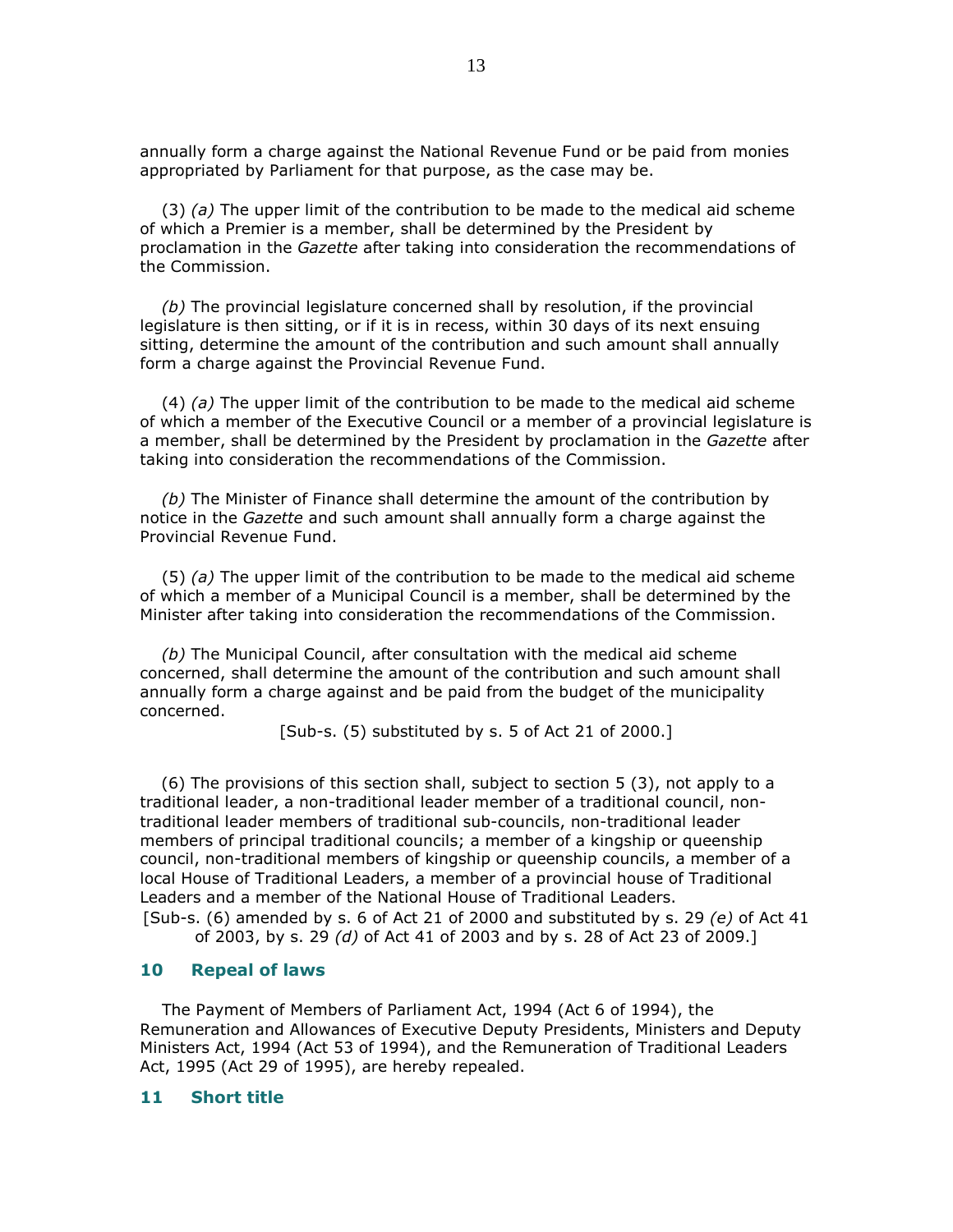This Act shall be called the Remuneration of Public Office Bearers Act, 1998.

# REMUNERATION OF PUBLIC OFFICE BEARERS AMENDMENT ACT 9 OF 2000

[ASSENTED TO 30 AUGUST 2000] [DATE OF COMMENCEMENT: 2 JUNE 1999] (Unless otherwise indicated)

(English text signed by the President)

### **ACT**

To amend the Remuneration of Public Office Bearers Act, 1998, so as to make fresh provision regarding the date from which a member of the National Assembly or of a provincial legislature is entitled to a salary and allowances, the date from which a permanent delegate is entitled to a salary and allowances, and the payment of salaries and allowances of a Premier and a member of the Executive Council by provincial legislatures; and to provide for matters connected therewith.

1 Amends section 3 (6) of the Remuneration of Public Office Bearers Act 20 of 1998, as follows: paragraph (a) substitutes paragraph (a) (i); and paragraph (b) substitutes paragraph *(b)*.

2 Amends section 6 of the Remuneration of Public Office Bearers Act 20 of 1998, as follows: paragraph (a) substitutes subsection  $(7)$ ; paragraph (b) inserts subsection (7A); and paragraph  $(c)$  substitutes subsection (8) (date of commencement: 4 September 2000).

### 3 Short title and commencement

 (1) This Act shall be called the Remuneration of Public Office Bearers Amendment Act, 2000.

(2) This Act, excluding section 2  $(c)$ , shall be deemed to have come into operation on 2 June 1999.

# REMUNERATION OF PUBLIC OFFICE BEARERS SECOND AMENDMENT ACT 21 OF 2000

[ASSENTED TO 29 JUNE 2000] [DATE OF COMMENCEMENT: 4 JULY 2000]

(English text signed by the President)

# **ACT**

To amend the Remuneration of Public Office Bearers Act, 1998, so as to correct a cross-reference in respect of a definition; to make fresh provision regarding the payment of salaries and allowances of traditional leaders holding more than one public office simultaneously and the payment of allowances to traditional leaders; to exempt the Minister from consulting with the pension funds and medical aid schemes concerned when the upper